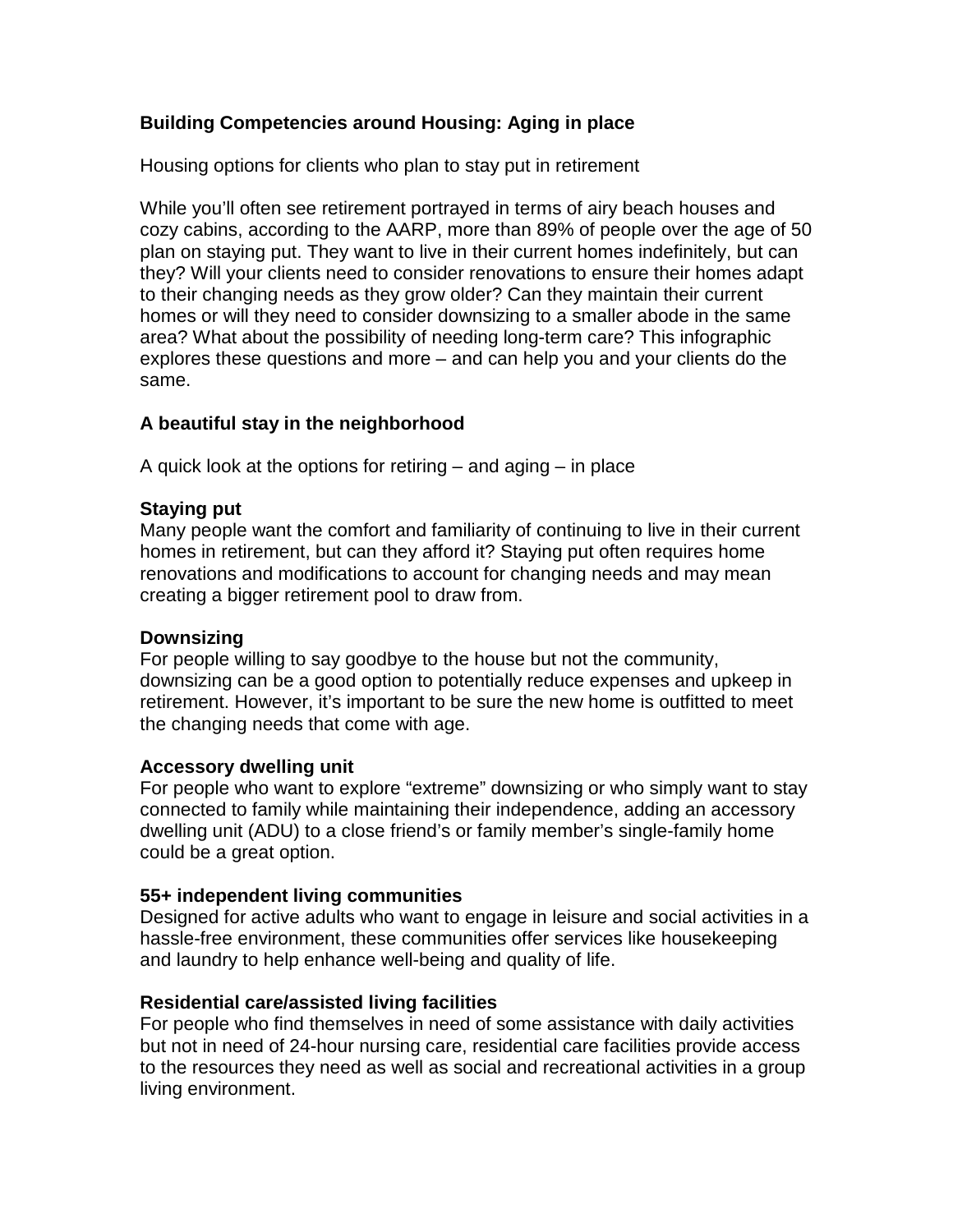# **Nursing homes**

A place for people who don't need to be in a hospital, but can't be cared for at home, nursing homes typically have nursing aides and skilled nurses on hand 24 hours a day and provide medical care as well as speech, physical and occupational therapy.

# **Continuing care retirement communities**

CCRCs are retirement communities that offer various levels of housing and care. The same community can include individual homes or apartments, an assisted living facility and a nursing home, and residents move from one level to another based on their needs.

# **Skilled nursing facilities**

Designed for people in need of round-the-clock medical care and assistance with daily needs, skilled nursing facilities offer the highest level of care and attention among alternative housing options.



NOT FOR CLIENT USE

©2015 Raymond James Financial Services, Inc., member FINRA/SIPC